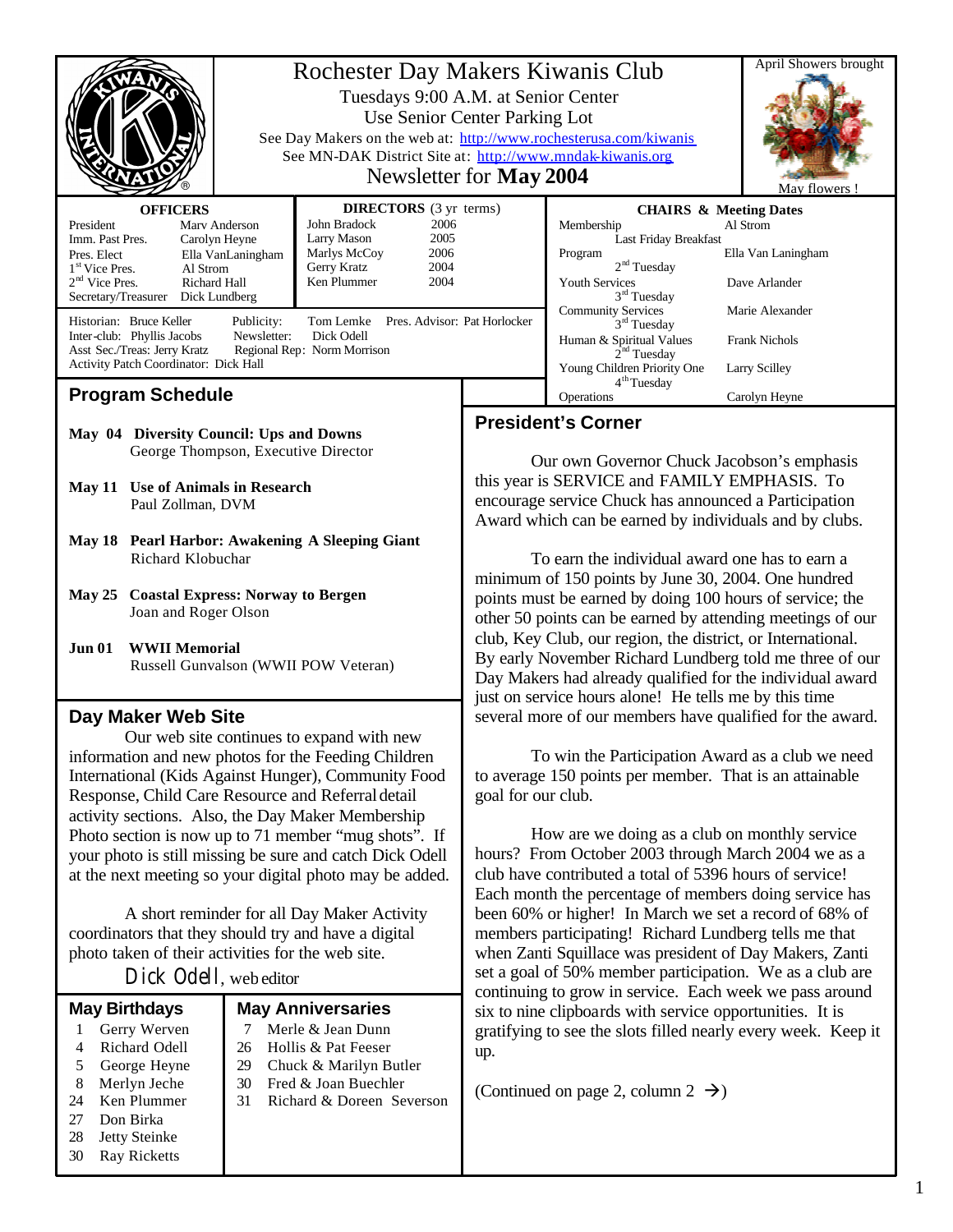# **Secretary/Treasurers Report – April '04**

| <b>Bank Balance 3/31/04:</b>   | \$8,286.69  |
|--------------------------------|-------------|
| <b>Administrative Account:</b> | \$7,294.81  |
| Service Account:               | $$ -704.84$ |
| Hockey/YCPO:                   | \$1,602.04  |
| <b>Bike Repair:</b>            | \$94.68     |
|                                |             |

Day Makers Currently On Leave: Helen Brink, Duane Mathias, Susan Ricketts, Larry Segar, Dave Truxal

March Service Hour Statistics: 1,171 hours by 50 members, 68% Participation

### **4/6/04 Board Meeting Highlights:**

Two other Rochester Kiwanis clubs have committed to the Central Park Project, and two have not. Our contribution is contingent on all four of the other Rochester Kiwanis Clubs commitment.

The bike helmet project has been completed for this year, and the remaining helmets put in storage. Jack Holmes will keep a few helmets for bikes distributed during the year. The Salvation Army also gives out a few bikes during the year, another possibility for distribution of helmets.

The Day Makers will be selling Rochester Fest Buttons again this year at the Farmers Market and Lumberjack Days.

Skip-a-Meal will be April 25 to May 1 to benefit the Kiwanis Children's fund. We must have our money into Kiwanis International by June  $18<sup>th</sup>$ . Checks should be written to: Kiwanis International Foundation.

The Stewartville Food Packaging Project was discussed. The board approved the Stewartville Food Packaging Project as a one time activity.

A joint project between all of the Rochester Kiwanis Clubs is scheduled for April  $24<sup>th</sup>$ . It will be a Kiwanis Day of Caring at several Bear Creek Services houses. Interior painting will be done at one house, and yard work at other houses. Jerry Kratz is coordinating the effort along with Jerry Stoflet from the Golden K Kiwanis Club.

### **COMMITTEE REPORTS**

**Membership-** Committee is discussing methods to get new members. An idea of competing teams assigned a month to recruit new members. The question of how large do we want to become was brought up.

(Continued next column  $\rightarrow$ )

### **Secretary/Treasures Report – April '04** (Continued)

**Program-** The Essex Park shelter rent has gone from \$50 to \$200. This has been our traditional picnic site. The committee will meet next week and decide what to do.

**Human & Spiritual Values-** Committee will meet next week.

**Youth Services-** Abby Payne attended a youth rally and should receive some funding from us.

Richard Lundberg, Secretary/Treasurer

# **President's Corner -** (Continued from page 1)

Each member is expected to participate in one or more of the eight standing committees of our club. The members of these committees range in size from four to eighteen. Yet when the larger committees meet, I often see only six or eight members present. Please participate. Each person is important to a committee. If you have forgotten which committee you asked to be a member of, check the committee list on the bulletin board or ask me.

We are approaching summer and many of us are making vacation and travel plans. I want to encourage you to attend the MN-DAK District convention at Fergus Falls August 13, 14, and 15. Our Governor Chuck will be presiding. Details of the convention and lodging information are in the most recent issue of the MINNEKOTAN. Till next month . . . .

Marv

## **Spiritural Aims**

Each one of us has something unique to give to society. It may be in the area of scientific discovery, or entertainment, or artistic talent, or devotion in prayer for others, simply the art of attentive listening. How many people actually take the time to listen attentively to one another? Instead, don't we often turn on the TV?

One of the terrible tragic consequences of deadly disease, of killing, of war: many die without ever having the opportunity to give to society that for which they were born, that which is uniquely their gift to give. Society is poorer as a result. The young woman who was killed in Iraq may have been the one to give to society the basic idea for unlimited cheap energy.

Is it possible for human beings to learn and practice the art of living peacefully with one another-in our homes, on the job, with strangers different from us, with other nations? Can we help one another obtain what we need without taking it by force or by legalism from someone else? Can we help each other develop our gifts and share them with all of society?

Larry Mason, Spiritual Aims Committee